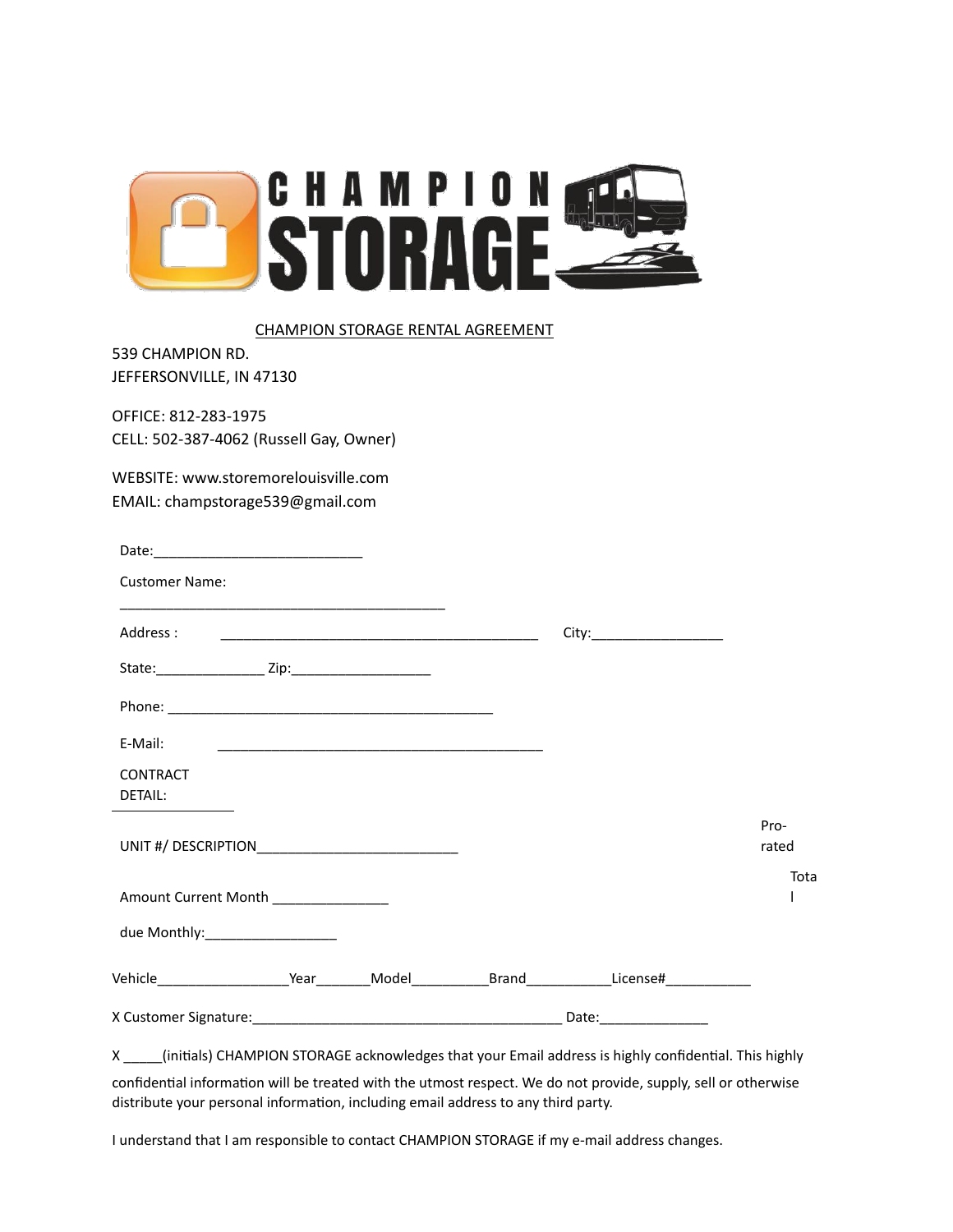X\_\_\_\_\_\_\_(initials) I, \_\_\_\_\_\_\_\_\_\_\_\_\_\_\_\_\_\_\_\_\_\_\_\_\_\_\_\_\_\_\_\_ have no e-mail address and indemnify CHAMPION

STORAGE for failure to contact me via e-mail.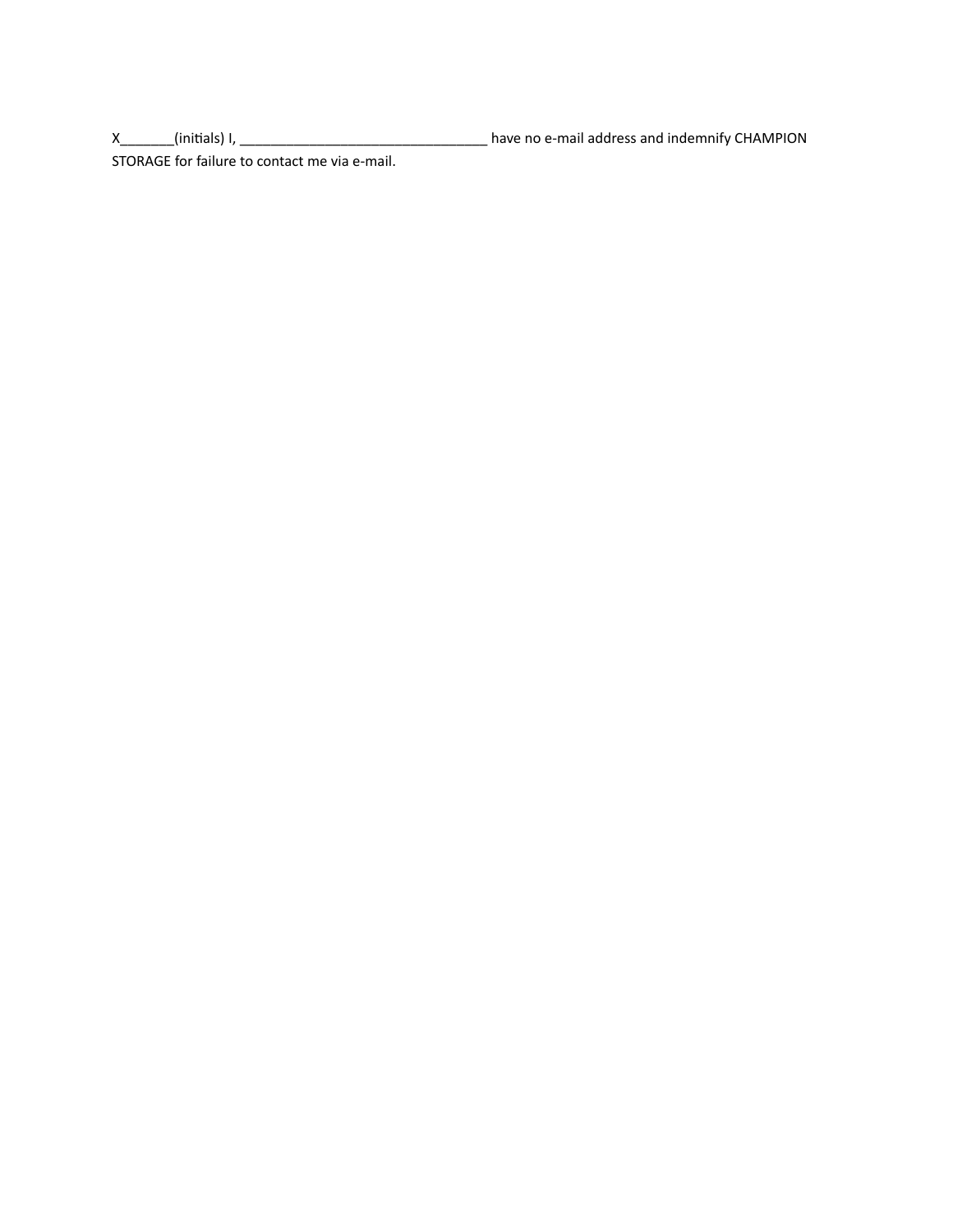## INSURANCE REQUIREMENT

### **Protecting your property in storage is your responsibility**

**I understand that CHAMPION STORAGE does not insure my goods and is not responsible for damage or loss to my stored property**. I confirm that CHAMPION STORAGE has recommended that I provide proof of insurance coverage or immediately obtain coverage for my stored property.

### **ATTENTION**

This is a month-to-month lease, with a three month minimum. The term of this tenancy shall commence on the rental agreement date written, and shall continue thereafter on a monthly basis. One month Rent and deposit equal to one month's rent is payable in advance of the rental agreement date specified. Deposit will be refunded within 5 days of vacating. CHAMPION STORAGE does not accept control, custody, or responsibility for the care of property. Customer shall notify CHAMPION STORAGE immediately, in writing of street address, email address or telephone changes. There is no refund for unused days if you vacate after the rent due date of current month. CHAMPION STORAGE reserves the right to change storage room rates with 30 days prior emailed or written notice to customer. It is your responsibility to pay on or before the due date. CHAMPION STORAGE reserves the right to establish or change hours of operation or to proclaim rules and amendments, or additional rules and regulations for safety, care and cleanliness of the premises or the preservation of good order at the facility. Customer agrees to follow all of the CHAMPION STORAGE rules currently in effect, or that may be put into effect from time to time. Customer's access to the premises may be conditioned in any manner deemed reasonably necessary by CHAMPION STORAGE to maintain order on the premises. Such measures may include, but are not limited to, requiring verification of customer's identity, limiting hours of operation and requiring customer to sign in and sign out upon entering and leaving the premises. Customer understands all sizes are approximate.

### CAUTION

If rent is not paid at least five (5) days after the due date, a \$15 late fee will be assessed to your account. A \$35 certified letter fee, plus all expenses associate with the sale will also be charged when the rent is 30 days late. There will also be a \$50 fee for returned checks or credit card transaction declining. The customer shall bear all risks of loss or damage to any and all property stores in the rental space, including, but not limited to, loss or damage resulting from the negligence of CHAMPION STORAGE. CHAMPION STORAGE is hereby given a contractual landlord's lien upon all property stored by the customer to secure payment of all monies due under this agreement, including any fees and costs. The lien exists and will be enforceable from the date rent or other charges are due and unpaid. The property shall be deemed to be attached from the first day of this agreement. The property stored in the leased space may be sold to satisfy the lien if customer remains in default for 30 days or more. Emailed or written notice will be send to the customer during the default period. Proceeds from the sale will be distributed first to satisfy all liens.